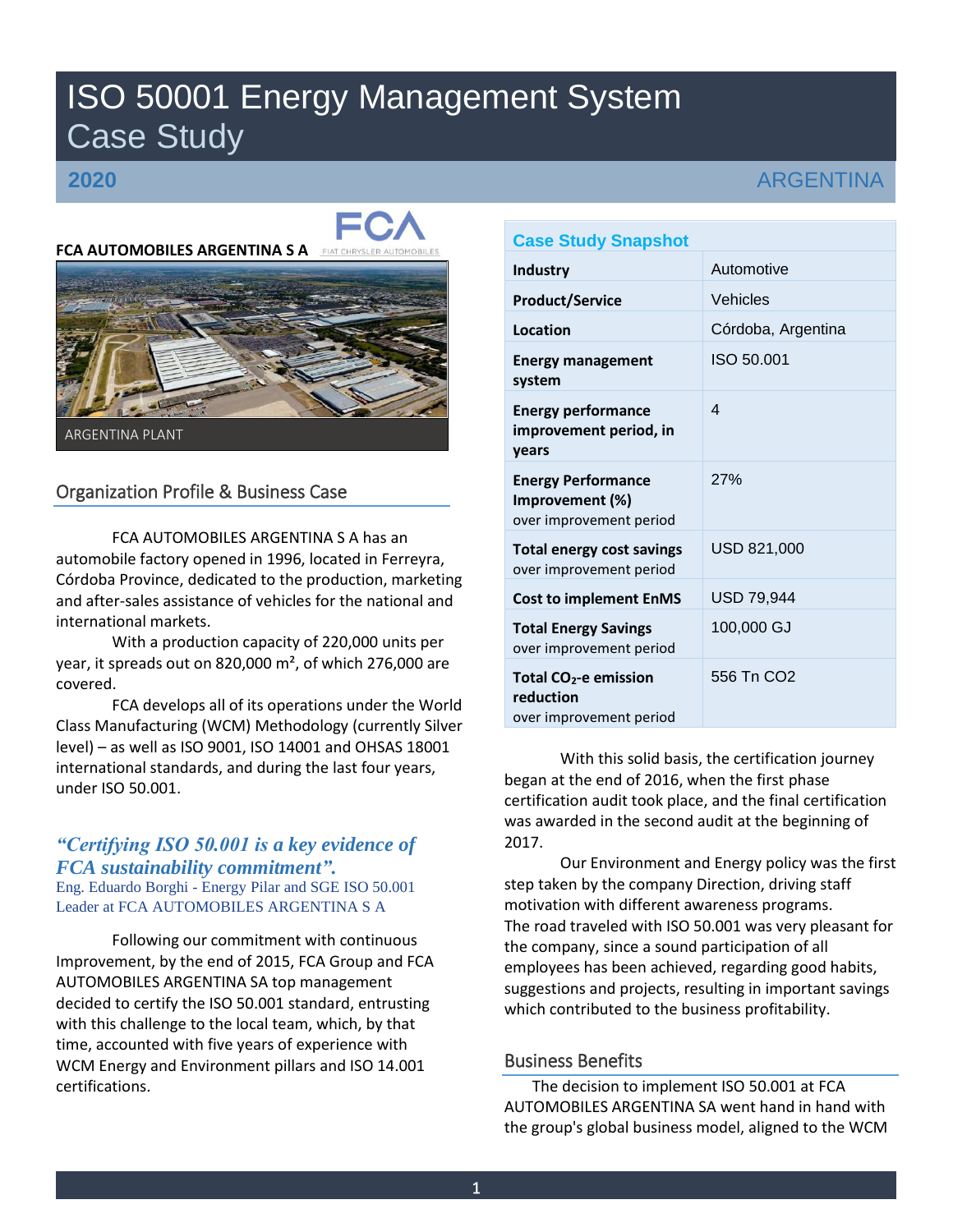and the commitment to sustainable production. Within that framework, the FCA AUTOMOBILES ARGENTINA S A plant in Cordoba was one of the first automakers in the local market to certify ISO 50.001.

From the very beginning, corporate Direction has demonstrated its commitment by means of Environment and Energy Policy, which comprises:

- Continuous improvement of **Energy and Environmental Performance** (efficient use and consumption of energy and resources).
- Compliance with **legislation and other requirements**.
- **Awareness and training** of all employees and suppliers.
- **Availability of information and resources** to achieve the objectives.
- **Design and purchase** of products, services, facilities and systems that affect Energy and Environmental Performance.

Since the beginning of the certification process (2016 - 2019) the measured results have been:

- 27% reduction in consumption of electric energy and natural gas that means CO2 reductions.
- Saving of USD 821,000.
- Awareness of 100% of employees and suppliers.

#### **Distribution of Use and Consumptions**

The main energy vectors in our plant are Electric Energy (52%) and Natural Gas (48%), coming from the National Matrix.

The objectives assumed every year of reducing electric energy and natural gas were based on investment possibilities, but also driven by the challenge of achieving efficiencies, especially in recent years where doing it at low costs has been an extra challenge.

So the Energy Group has set up some motivating strategies to achieve these goals:

> - A regional Benchmarking program has been conducted, visiting 10 local companies of various activities during 2019, from which several management concepts and ideas have been taken.

- Cross Project: It is a kind of digital benchmarking developed among all FCA group plants, exchanging ideas, technologies, projects, and outlining a Virtual Best Plant as a role model to follow.
- Energy War Room: it is an area created by the energy team where groups from different internal areas get together regularly, to whom the premise "Breaking Paradigms" is presented, to analyze opportunities for reduction or adjustments at very low costs or no cost at all, as well as "Barrilete Ideas (Kite ideas)", letting the imagination of the groups fly away to innovate.

#### **Electric Energy**

In the case of electric energy, some improvements coming from the ISO 50.001 management are:

- **Technological projects:** efficient engines, LED conversion, robotics, inmotics, etc.
- Good practices: transferred to all areas through awareness programs and other active programs such as "The Energy Captain Plan", to be explained later on.
- Process standards: the standards of the productive processes were analyzed, achieving adjustments that allowed great savings with no investment (for instance: adjustments of painting cabin temperature and product temperature, start-up time optimization, electrical transformers configuration, stand-by setup, etc.).
- **Service contracts - legislation:** PHI cosine control, hired power demand reduction according to electric energy consumption.

#### **Natural gas**

Under the same paradigm used with that of electrical energy and with the same efficiency objective, the following improvements have been conducted:

Base conditions optimization and equipment maintenance standards - operational controls: the same as for electrical equipment, the role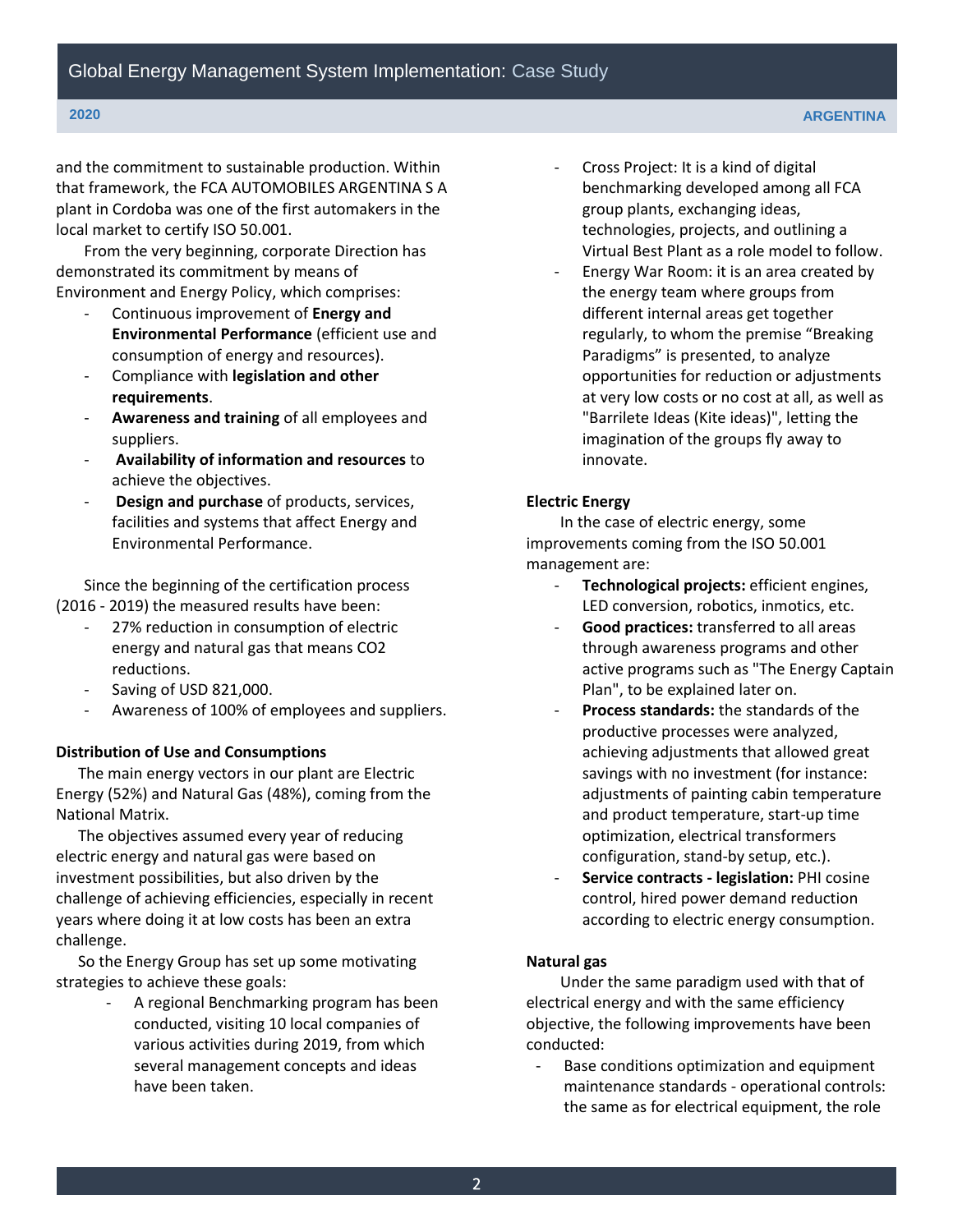of preventive maintenance and autonomous management (WCM PM and AM Pillars) is very important, being able to define together with the Energy Pillar, the efficiency criteria: calibrations, vibration measurements and thermographs, etc.

- Optimization of process standards: start-up reduction, temperatures, set-up times, etc.
- Technological improvements: automations, start-up adjustments, insulation improvements.
- Logistics improvements: productive programming designed according energy efficiency.
- Service contracts: tenders and re-contracts according to tax optimization.

In conclusion, although FCA AUTOMOBILES ARGENTINA S A has been working with the Energy pillar for more than 10 years, identifying losses and opportunities, carrying out projects and investments, the implementation of ISO 50.001 contributed mainly to the concept of efficiency, from use and consumption of energy, involving the entire FCA AUTOMOBILES ARGENTINA S A population, unlike the WCM criterion that analyzes from the concept of losses.

The general benefits for the implementation of ISO 50.001 at the corporate level are:

- Optimization of measurement systems and relationship with services accounting management (number of measurers, digital systems, calibrations, etc.) and Key Performance Indicators management.
- Improvement of public image: FCA AUTOMOBILES ARGENTINA S A is a local reference for its energy performance, participating as exhibitors in different centers such as the National University of Architecture, CONICET, ISO 50.001 Learning Network, etc. This also grants the company with some benefits in terms of relations with service supplier.
- Positive impact on the environment: resources and CO2 emissions reductions.
- Reduction of hidden losses: especially linked to preventive maintenance.

- Social impact: awareness of internal staff, involved suppliers and its behavioral transferred to their homes.

#### Plan

The path began with a Master plan, whose first phase was the definition of methodologies for regulatory requirements compliance, legal requirements evaluation, measurements, management team awareness, as well as operators and internal suppliers, specific job training, among others.

A very successful top-down strategy in this regard has been conducted by the "Energy responsible", who delivered the necessary information and commitment (spreading it out to their teams and area coworkers).

This strategy has been one of the cornerstones for the success of the energy management system, achieving active participation and spreading out downstream the necessary management tools. One of the very successful improvements of this strategy has been the implementation of the "Energy Captain Plan" (2017), whose purpose has been leadership assignment to operators (different from the Energy responsible) who take it in turns during a certain period of time, guaranteeing in this way the participation of everyone with simple activities and transmissible habits in terms of energy (breakdown alerts, lamp changes, ideas of online projects, etc.). This year 2020 the plan has been improved again, moving towards the "Energy Multiplier", whose objective is to multiply in three months, transmitting the role to two partners (new multipliers) and, in addition, to add two new projects through an app, which also allows each multiplier to load "identified losses" to be resolved by maintenance quickly.



Fig: 1: Energy Captains 2019

*The energy area knew how to find its own personality always with ambitious and*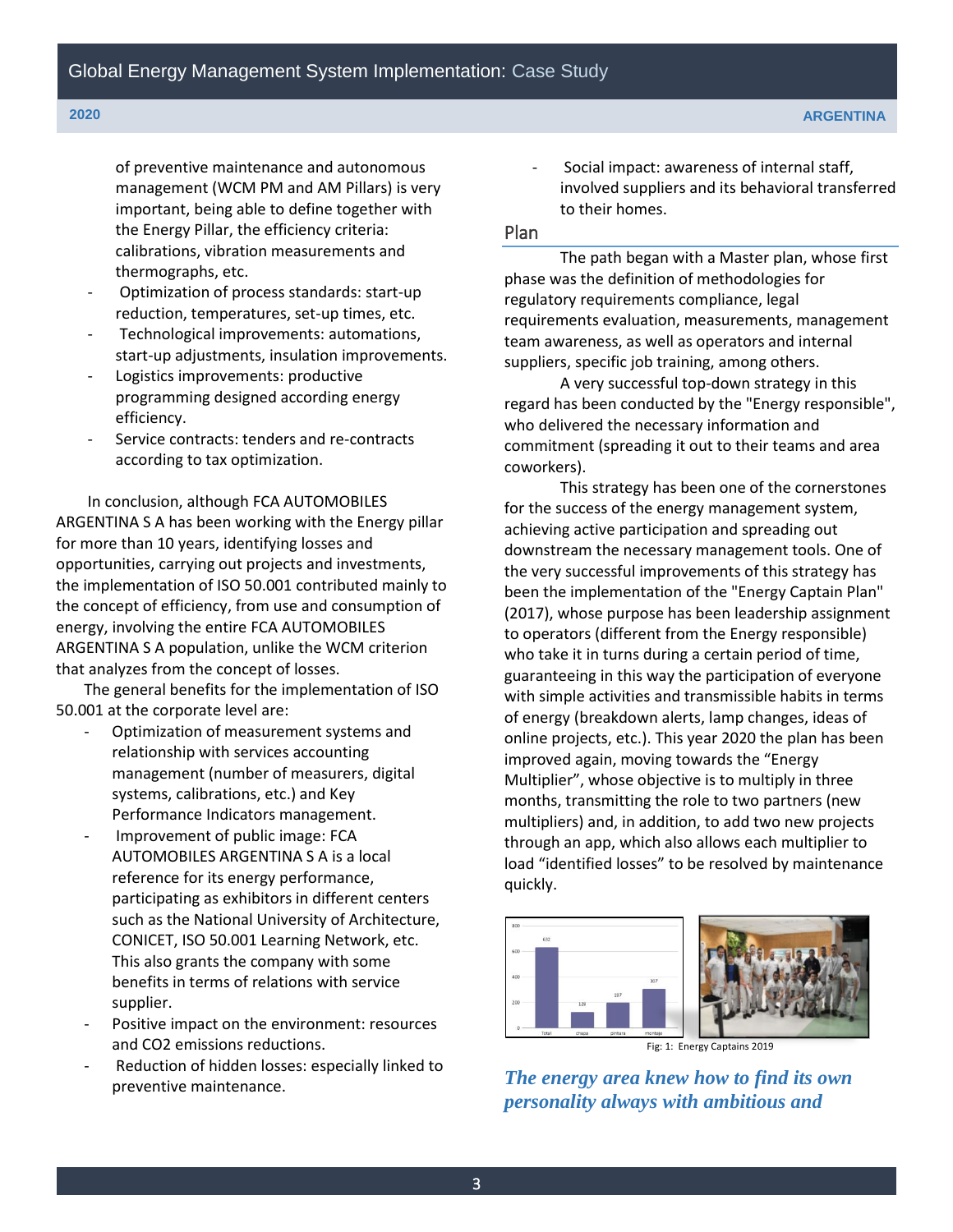# *challenging objectives, but especially with great efficiencies".* Eng. Pamela Zanel, Energy Team

Returning to the first planning stage, our methodology for the ISO energy revision 2011 was that each "Energy Responsible" together with its team performs periodically, or according to major changes, an initial analysis of its uses and energy consumptions, to develop a "MAP" of all the existing equipment in the facilities of their area, identifying power and time of use, PHASE 1, to obtain this way energy consumptions and costs.

In PHASE 2 the evaluation of energy uses and consumptions is carried out to determine significance. In this instance we detect and plan:

- The greatest uses and consumption of energy (significant).
- The necessary operational controls to make efficiency.
- Existing measurements and improvement possibilities.
- The baseline compared to the previous year's consumption (remembering that FCA AUTOMOBILES ARGENTINA S A has been managing energy vectors since 2009) and objectives and goals for the first year.

Thanks to these first steps, the economic benefits for the business could be demonstrated to top management, who found an attractive opportunity, being able to invest in resources with concrete and short-term returns.

# *"The implementation of ISO 50.001 helped us to achieve great savings with low investments providing more business efficiency".*

Eng. Daniel Alonso, Manufacturing Engineering and General Services FCA AUTOMOBILES ARGENTINA S A.

# Do, Check, Act

The commitment assumed by all the FCA AUTOMOBILES ARGENTINA SA Directions (HR, Purchasing, Commercial, ICT, Logistics, Finance, Product Development, etc.) with the ISO 50.001 management,

resulted in achieving our first objectives, being the main one of the Industrial Direction, to reduce the use and consumption of energy, measured by Gj/veh (Gigajoule/vehicle) indicator:

| Year | KPI      | ΚAΙ |
|------|----------|-----|
| 2016 | $-15%$   | 60  |
| 2017 | $-15%$   | 83  |
| 2018 | $-13,5%$ | 150 |
| 2019 | $-10%$   | 200 |

#### Table 1. Objective

References: KAI: activity indicator (number of projects / year) / KPI: Performance indicator (GJ/veh).

To achieve these performance objectives, resources and projects were assigned, being directed mainly in the first years to achieve facilities base conditions and to improve staff habits. Then the evolution in projects was towards inventiveness and innovation, crossed by an economic crisis in recent years, where the premise continued to be the energy performance improvement but, as mentioned early, with lower investments (EWR, Benchmarking, Cross Projects, Captain Plan), adding interaction programs with advanced students from local universities (supervised practices and internships).

On the other hand, each Direction proposed its own specific objectives on training, induction and awareness programs, communication campaigns, number of projects per area, and so on.

Based on the objectives of each Direction, an annual action plan is made, summarizing the projects, resources / costs, actions, deadlines and responsibilities, as well as the measurement methodology. In the following paragraph, some examples of projects carried out year after year are presented:

#### *Year Project*

| 2016 | New technology of boiler burners.                |
|------|--------------------------------------------------|
|      | Replacement of pneumatic tools by electric ones. |
|      | Improvement of physical insulations.             |
|      | Cylinder changes in extraction equipment.        |
| 2017 | Transformer Reconfiguration.                     |
|      | Set point reduction in boiler temperatures.      |
|      | Compressed air pressure reduction.               |
| 2018 | Startup reduction in paint ovens.                |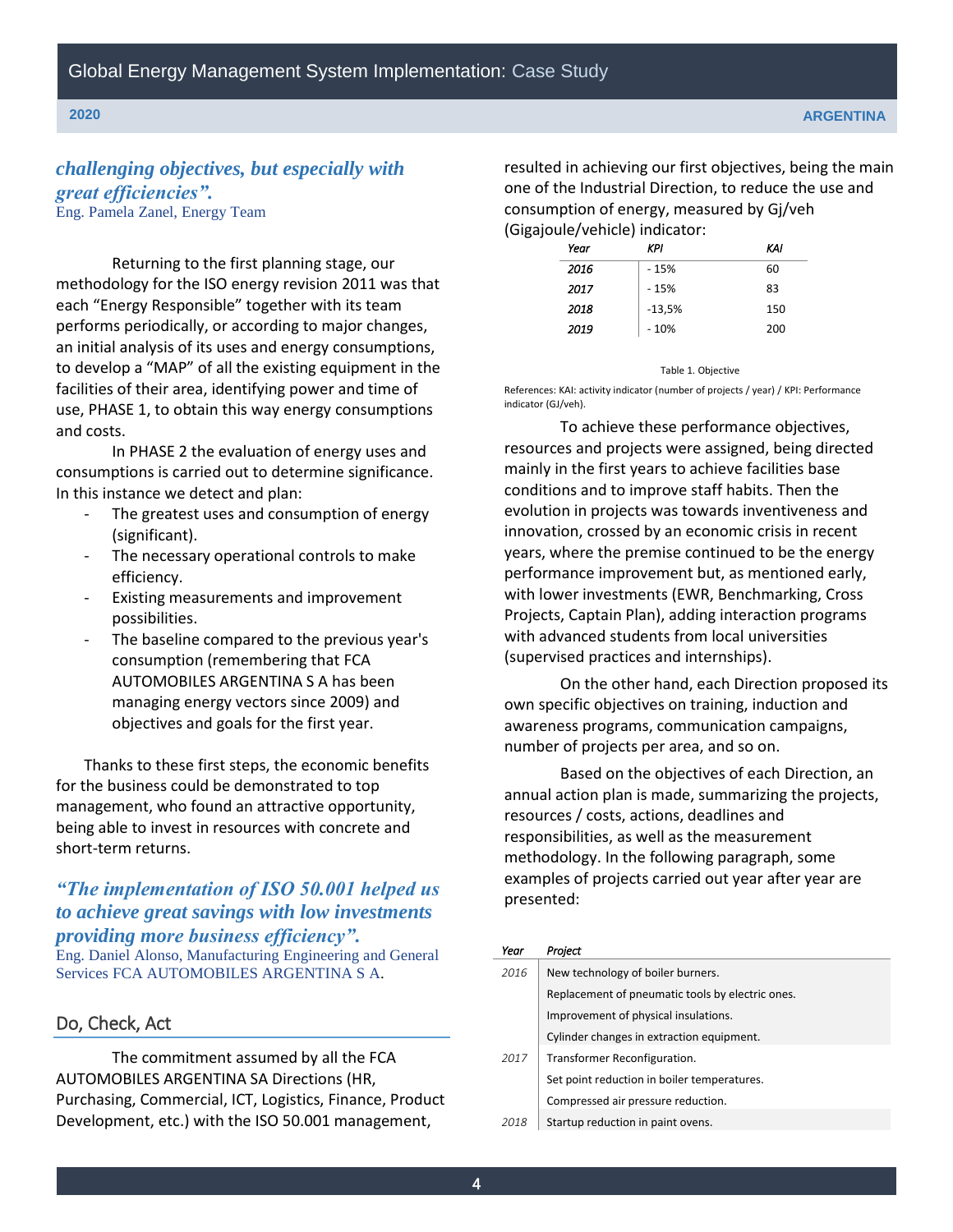Energy power demand reduction. LED lighting replacement. 2019 Set point reduction of cabins, processes and boilers. Readjustment of coordinated ignitions. Lighting switch-off automation. High efficiency motor replacement (IE3). Peripheral solar lighting. Digitalization of switch-on/off of process booths.

Table 2: Energy project

#### **Energy Performance Improvement**

The improvement in energy efficiency was calculated based in the last 4 years of work of ISO 50.001 (2016 - 2019). The calculation was performed as follows:



This calculation was made in GJ / Vehicles and the resulted was 27%.

Baseline: initially, a baseline was developed that related GJ / veh in a linear regression ( $Y = A.X + B$ ) according to consumption (gas + electric energy) and vehicle. Then it evolved into two baselines normalized for each vector, gas natural and electric energy. The baseline analysis period is a closed year.

Subsequent steps for the new version of the ISO 50.001 standard are the normalization of the baselines with new relevant variables.





It is important to keep in mind that improvements in energy efficiency are followed through the GJ / vehicle.

| <b>Conversion Gas Natural</b>      | Conversion energy<br>electrical |  |
|------------------------------------|---------------------------------|--|
| $1 \text{ Sm3} = 0.0355 \text{GJ}$ | 1KWh = 0.0036GJ                 |  |
|                                    |                                 |  |
| $-1122$                            |                                 |  |



The validation of consumption data is through the measurement system with calibrated equipment and digital monitoring.

Each week an analysis of the consumption trend and the planning of activities is carried out, quantifying their consumption versus planned objectives in order to plan tasks.

To monitor consumption, FCA AUTOMOBILES ARGENTINA S A has a series of internal gas, electricity and compressed air meters, which are tracked digitally and backed up manually.

# Operational Control - Corrective and Preventive Actions

As regards to operational controls, the PM (Professional Maintenance) pillar is present in each operating unit and in all common services (quality of energy, PHI cosine, etc.). Its controls are applied through SAP system (preventive, programmed and corrective cycles) and SMP (Standard Maintenance Process). Some of its controls are thermographs, vibrations, detection of compressed air losses, number of machine running hours, spare parts and fluids management, calibrations, and so on. On the environmental and safety side, CO2 VOCs are monitored on the shop floor and in chimneys, shop floor lux measurements and standards according to quality and legal regulations. Production area also carries out its own operational controls relative to the defined standards, for instance: product temperatures, booth temperature and humidity, booth speed, line speed, etc.

Proactivity and base conditions maintenance are key concepts to avoid overconsumption and/or production line stoppages.

In case of standards deviations or requirements that may put the Energy Performance at risk, a root cause analysis and an action plan are carried out: ERCA can be used (ENVIRONMENT AND ENERGY ROOT CAUSE ANALYSIS).

*"The ISO 50.001 allowed us a vision for the future with attitudes of prevention that*